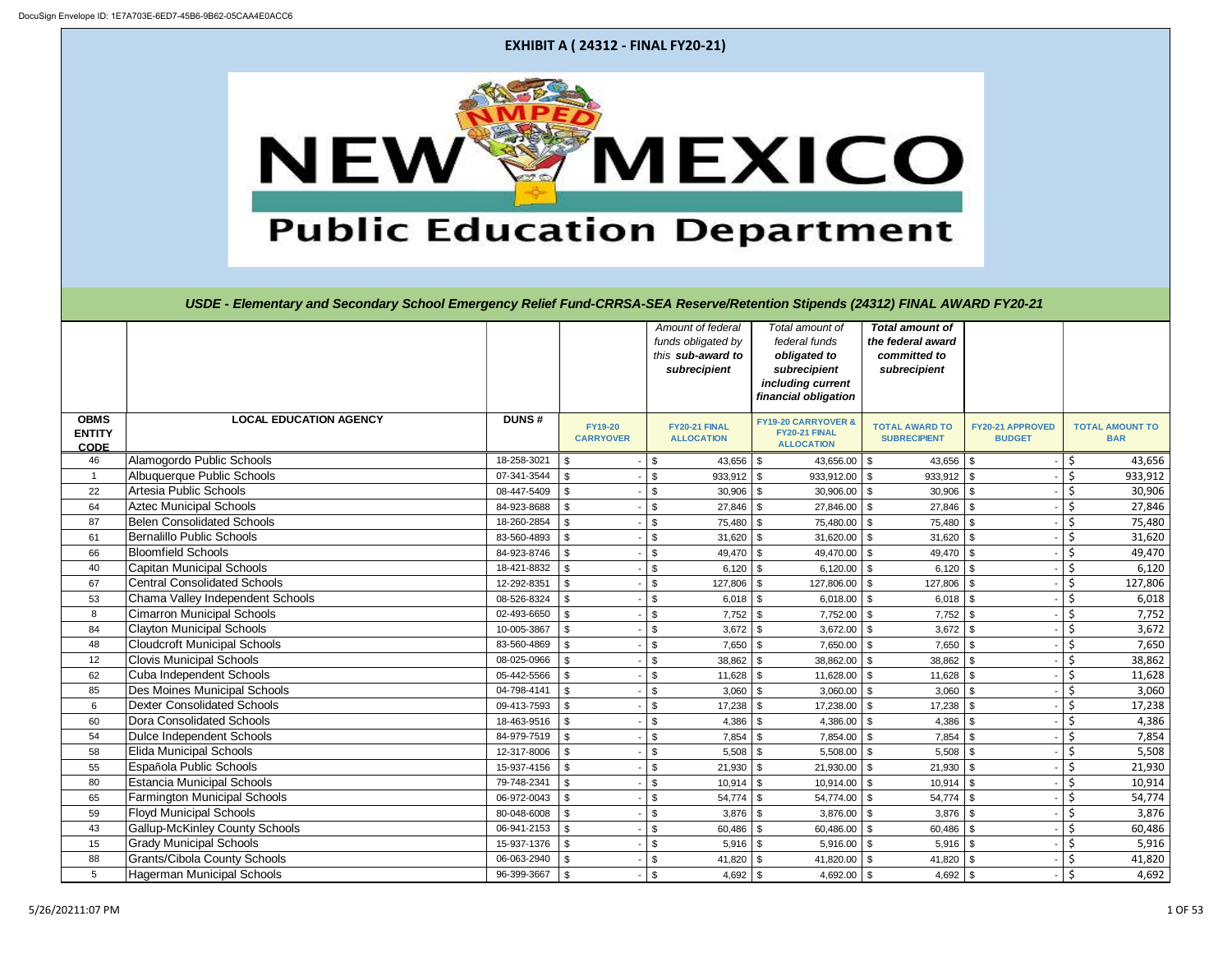| <b>EXHIBIT A (24312 - FINAL FY20-21)</b>            |                                                                                                                               |                            |                                    |          |                                                                              |                                                                                                               |                                                                             |                                          |                                      |                 |
|-----------------------------------------------------|-------------------------------------------------------------------------------------------------------------------------------|----------------------------|------------------------------------|----------|------------------------------------------------------------------------------|---------------------------------------------------------------------------------------------------------------|-----------------------------------------------------------------------------|------------------------------------------|--------------------------------------|-----------------|
| MEXICO<br>NEW<br><b>Public Education Department</b> |                                                                                                                               |                            |                                    |          |                                                                              |                                                                                                               |                                                                             |                                          |                                      |                 |
|                                                     | USDE - Elementary and Secondary School Emergency Relief Fund-CRRSA-SEA Reserve/Retention Stipends (24312) FINAL AWARD FY20-21 |                            |                                    |          |                                                                              |                                                                                                               |                                                                             |                                          |                                      |                 |
|                                                     |                                                                                                                               |                            |                                    |          | Amount of federal<br>funds obligated by<br>this sub-award to<br>subrecipient | Total amount of<br>federal funds<br>obligated to<br>subrecipient<br>including current<br>financial obligation | <b>Total amount of</b><br>the federal award<br>committed to<br>subrecipient |                                          |                                      |                 |
| <b>OBMS</b><br><b>ENTITY</b><br><b>CODE</b>         | <b>LOCAL EDUCATION AGENCY</b>                                                                                                 | <b>DUNS#</b>               | <b>FY19-20</b><br><b>CARRYOVER</b> |          | FY20-21 FINAL<br><b>ALLOCATION</b>                                           | <b>FY19-20 CARRYOVER &amp;</b><br>FY20-21 FINAL<br><b>ALLOCATION</b>                                          | <b>TOTAL AWARD TO</b><br><b>SUBRECIPIENT</b>                                | <b>FY20-21 APPROVED</b><br><b>BUDGET</b> | <b>TOTAL AMOUNT TO</b><br><b>BAR</b> |                 |
| 18                                                  | <b>Hatch Valley Public Schools</b>                                                                                            | 12-373-4899                | \$                                 | \$       | $8,466$ \ \$                                                                 | $8,466.00$ \ \$                                                                                               | 8,466                                                                       |                                          | S.                                   | 8,466           |
| 39                                                  | Hondo Valley Public Schools                                                                                                   | 07-915-3107                | \$                                 | \$       |                                                                              | $4,692.00$ \$                                                                                                 |                                                                             |                                          | Ś.                                   | 4,692           |
| 50                                                  | <b>House Municipal Schools</b>                                                                                                | 18-421-9046                | \$                                 |          |                                                                              | $2,346.00$ \ \$                                                                                               | 2,346                                                                       |                                          | \$                                   | 2,346           |
| 34                                                  | <b>Jal Public Schools</b>                                                                                                     | 07-486-5429                | \$                                 |          | 14,484                                                                       | 14,484.00 \$                                                                                                  | 14,484                                                                      |                                          |                                      | 14,484          |
| $\overline{7}$                                      | <b>Lake Arthur Municipal Schools</b>                                                                                          | $10-079-6135$ \\$          |                                    | $-$   \$ | $3,672$ \$                                                                   | 3,672.00 $\vert \$$                                                                                           | $3,672$ \$                                                                  |                                          | -12                                  | 3,672           |
| 17                                                  | Las Cruces Public Schools                                                                                                     | 09-413-8740                | \$                                 | \$       | $99,960$ \$                                                                  | 99,960.00 \$                                                                                                  | $99,960$ \$                                                                 |                                          | \$                                   | 99,960          |
| 69                                                  | Las Vegas City Public Schools                                                                                                 | 10-005-3990                | \$                                 | \$       | $13,770$ \$                                                                  | $13,770.00$ \$                                                                                                | 13,770                                                                      | l \$                                     | \$                                   | 13,770          |
| 31                                                  | <b>Lovington Municipal Schools</b>                                                                                            | 12-351-4762                | \$                                 | \$       | $32,742$ \$                                                                  | $32,742.00$ \ \ \$                                                                                            | $32,742$ \$                                                                 |                                          | \$                                   | 32,742          |
| 11                                                  | <b>Maxwell Municipal Schools</b><br><b>Melrose Municipal Schools</b>                                                          | 10-005-4055                | \$                                 | \$       |                                                                              | $1,122.00$ \ \$                                                                                               | $1,122$ \$                                                                  |                                          | \$                                   | 1,122           |
| 14<br>78                                            | <b>Mesa Vista Consolidated Schools</b>                                                                                        | 10-060-6003<br>05-821-1590 | \$<br>$\mathfrak{S}$               | \$       | $7,140$ \$<br>$4,590$ \$                                                     | $7,140.00$ \$<br>4,590.00 $\vert$ \$                                                                          | 7,140<br>4,590                                                              | l \$                                     | \$                                   | 7,140<br>4,590  |
| 44                                                  | Mora Independent Schools                                                                                                      | 09-414-3401                | \$                                 | \$       | $4,692$ \$                                                                   | 4,692.00 $\frac{1}{9}$                                                                                        | 4,692                                                                       | - \$                                     | \$                                   | 4,692           |
| 81                                                  | Moriarty-Edgewood School District                                                                                             | 01-122-4219                | \$                                 | \$       |                                                                              | $32,436.00$ \$                                                                                                | 32,436                                                                      |                                          | \$                                   | 32,436          |
| 28                                                  | <b>Mosquero Municipal Schools</b>                                                                                             | 10-066-3608                | \$                                 | \$       | $3,060$ \$                                                                   | $3,060.00$ \$                                                                                                 | $3,060$ \$                                                                  |                                          | \$                                   | 3,060           |
| 72                                                  | Pojoaque Valley Public Schools                                                                                                | 08-195-9579                | \$                                 | \$       | $14,382$ \$                                                                  | $14,382.00$ \$                                                                                                | 14,382                                                                      | l \$                                     | \$                                   | 14,382          |
| 57                                                  | <b>Portales Municipal Schools</b>                                                                                             | 12-361-1816                | $\mathfrak{S}$                     |          | $37,434$ \$                                                                  | $37,434.00$ \$                                                                                                | 37,434                                                                      | l \$                                     |                                      | 37,434          |
| 3                                                   | Quemado Independent Schools                                                                                                   | 01-682-0532                | \$                                 |          | $8,160$ \$                                                                   | $8,160.00$ \$                                                                                                 | 8,160                                                                       |                                          | \$                                   | 8,160           |
| 79                                                  | Questa Independent Schools                                                                                                    | 86-767-6298                | \$                                 | \$       | $5,508$ \$                                                                   | $5,508.00$ \$                                                                                                 | 5,508                                                                       | - \$                                     | \$                                   | 5,508           |
| 9                                                   | <b>Raton Public Schools</b>                                                                                                   | 12-296-2160                | \$                                 | \$       | $3,060$ \$                                                                   | $3,060.00$ \$                                                                                                 | 3,060                                                                       | - \$                                     | \$                                   | 3,060           |
| $\overline{2}$                                      | Reserve Independent Schools                                                                                                   | 01-637-3169                | \$                                 | \$       | $3,060$ \$                                                                   | $3,060.00$ \$                                                                                                 | 3,060                                                                       |                                          | \$                                   | 3,060           |
| 83                                                  | Rio Rancho Public Schools                                                                                                     | 83-560-4810                | \$                                 | \$       |                                                                              | $172,584.00$ \ \$                                                                                             | 172,584                                                                     |                                          | \$                                   | 172,584         |
| 27                                                  | <b>Roy Municipal Schools</b>                                                                                                  | 12-334-4574                | \$                                 |          |                                                                              | $2,448.00$ \ \$                                                                                               | $2,448$ \$                                                                  |                                          | \$                                   | 2,448           |
| 36<br>52                                            | <b>Ruidoso Municipal Schools</b><br>San Jon Municipal Schools                                                                 | 10-155-4744<br>10-060-6029 | \$<br>$\mathfrak{S}$               |          | $21,828$ \$                                                                  | $21,828.00$ \$                                                                                                | 21,828                                                                      |                                          | \$<br>\$                             | 21,828<br>1,734 |
| 71                                                  | Santa Fe Public Schools                                                                                                       | 09-714-4281                | \$                                 | \$<br>\$ | $23,562$ \$                                                                  | $1,734.00$ \ \$<br>$23,562.00$ \$                                                                             | 1,734<br>$23,562$ \$                                                        | - \$                                     | \$                                   | 23,562          |
| 23                                                  | <b>Silver Consolidated School District</b>                                                                                    | 78-047-0423                | $\sqrt[6]{\frac{1}{2}}$            | \$       | $27,846$ \$                                                                  | 27,846.00 \$                                                                                                  | $27,846$ \$                                                                 |                                          | \$                                   | 27,846          |
| 74                                                  | <b>Socorro Consolidated Schools</b>                                                                                           | $04 - 070 - 5303$ \ \$     |                                    | \$       | $27,438$ \$                                                                  | 27,438.00 \$                                                                                                  | $27,438$ \$                                                                 |                                          | \$                                   | 27,438          |
| 10                                                  | <b>Springer Municipal Schools</b>                                                                                             | $10-005-4162$ \$           |                                    | \$       | $1,836$ \$                                                                   | $1,836.00$ \$                                                                                                 | $1,836$ \$                                                                  |                                          | $\zeta$                              | 1,836           |

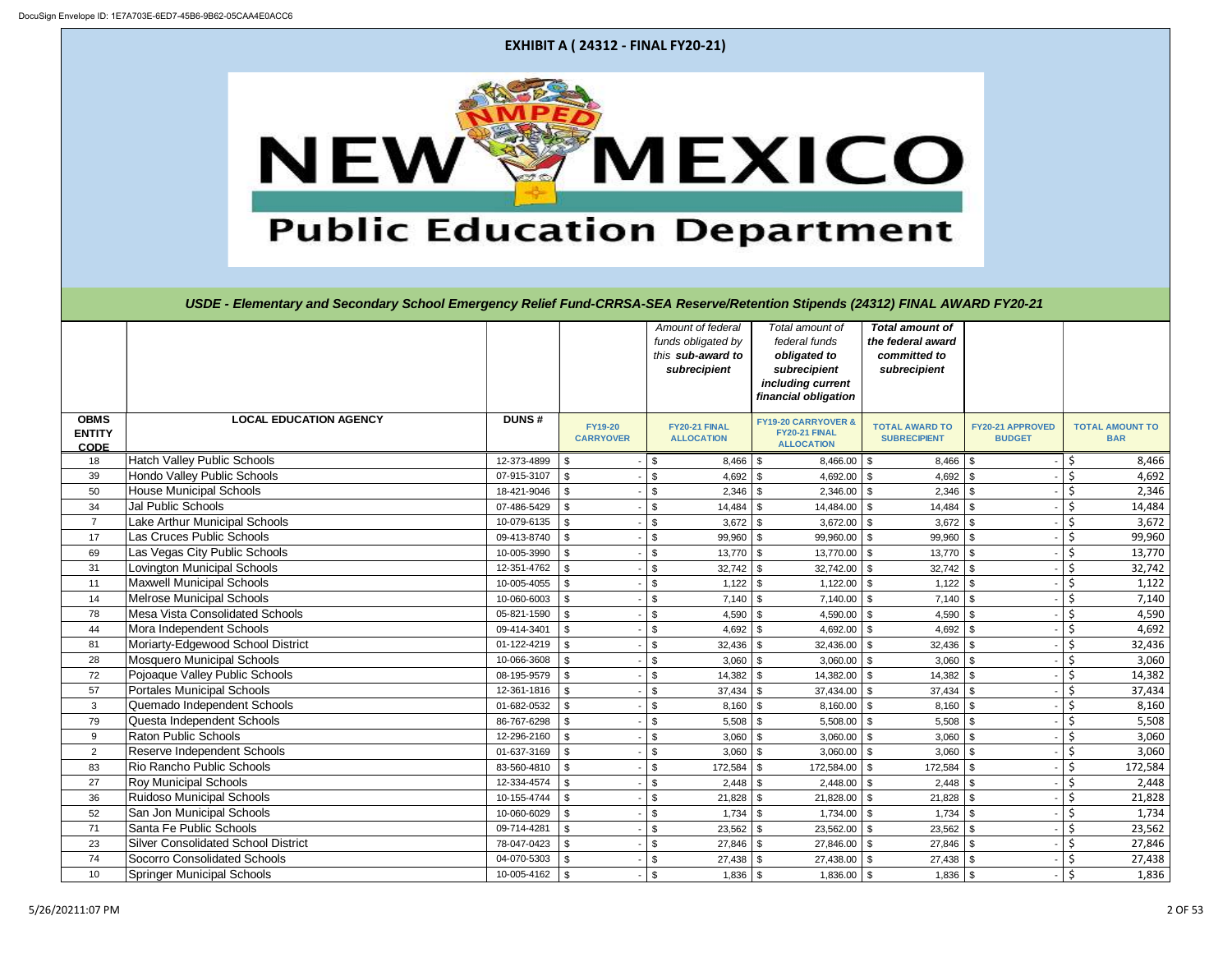| <b>RD FY20-21</b>                                  |                                                          |
|----------------------------------------------------|----------------------------------------------------------|
|                                                    |                                                          |
|                                                    |                                                          |
|                                                    |                                                          |
|                                                    |                                                          |
|                                                    |                                                          |
|                                                    |                                                          |
| FY20-21 APPROVED                                   | <b>TOTAL AMOUNT TO</b>                                   |
| <b>BUDGET</b>                                      | <b>BAR</b>                                               |
| \$                                                 | 20,400                                                   |
| -                                                  | $\frac{5}{5}$<br>$\frac{5}{5}$<br>$\frac{5}{5}$<br>8,874 |
| アマママ<br>-                                          | 10,506                                                   |
| -                                                  | 5,406                                                    |
| ۰                                                  | 2,244                                                    |
| ₿<br>-                                             | 3,468                                                    |
| \$                                                 | $rac{5}{5}$<br>26,214                                    |
|                                                    |                                                          |
| -                                                  | 1,224                                                    |
| -                                                  | 2,856<br>2,142                                           |
| ÷,                                                 |                                                          |
| -                                                  | 1,326<br>1,428                                           |
| स्मा समासमा समासमा समासमा समासमा समासमा समासम<br>÷ |                                                          |
| -                                                  | 714                                                      |
| -                                                  | 2,040<br>3,162                                           |
| ÷,<br>-                                            | 510                                                      |
| ÷                                                  | 408                                                      |
| ÷,                                                 | 918                                                      |
| -                                                  | 204                                                      |
| $\frac{1}{2}$                                      | 204                                                      |
| ÷,                                                 | 1,326                                                    |
| -                                                  | 1,428                                                    |
| -                                                  | 816                                                      |
| ÷                                                  | 2,652                                                    |
| -                                                  | 510                                                      |
| -                                                  | $\frac{1,530}{2,244}$                                    |
|                                                    |                                                          |

**EXHIBIT A ( 24312 - FINAL FY20-21)**



USDE - Elementary and Secondary School Emergency Relief Fund-CRRSA-SEA Reserve/Retention Stipends (24312) FINAL AWAR

|                                             |                                                              |              |                                    |                           | Amount of federal<br>funds obligated by<br>this sub-award to<br>subrecipient | Total amount of<br>federal funds<br>obligated to<br>subrecipient<br>including current<br>financial obligation | <b>Total amount of</b><br>the federal award<br>committed to<br>subrecipient |                                   |                    |                                      |
|---------------------------------------------|--------------------------------------------------------------|--------------|------------------------------------|---------------------------|------------------------------------------------------------------------------|---------------------------------------------------------------------------------------------------------------|-----------------------------------------------------------------------------|-----------------------------------|--------------------|--------------------------------------|
| <b>OBMS</b><br><b>ENTITY</b><br><b>CODE</b> | <b>LOCAL EDUCATION AGENCY</b>                                | <b>DUNS#</b> | <b>FY19-20</b><br><b>CARRYOVER</b> |                           | FY20-21 FINAL<br><b>ALLOCATION</b>                                           | <b>FY19-20 CARRYOVER &amp;</b><br>FY20-21 FINAL<br><b>ALLOCATION</b>                                          | <b>TOTAL AWARD TO</b><br><b>SUBRECIPIENT</b>                                | FY20-21 APPROVED<br><b>BUDGET</b> |                    | <b>TOTAL AMOUNT TO</b><br><b>BAR</b> |
| 76                                          | <b>Taos Municipal Schools</b>                                | 09-414-4342  | \$                                 | \$                        | $20,400$ \$                                                                  | $20,400.00$ \$                                                                                                | 20,400                                                                      | -\$                               | \$                 | 20,400                               |
| 13                                          | <b>Texico Municipal Schools</b>                              | 18-261-9114  | \$                                 | \$                        | $8,874$ \$                                                                   | $8,874.00$ \ \$                                                                                               | 8,874                                                                       |                                   | $\zeta$            | 8,874                                |
| 49                                          | <b>Tucumcari Public Schools</b>                              | 09-414-4391  | \$                                 | \$                        | $10,506$ \$                                                                  | $10,506.00$ \$                                                                                                | 10,506                                                                      |                                   | \$                 | 10,506                               |
| 47                                          | <b>Tularosa Municipal Schools</b>                            | 10-837-6617  | \$                                 | \$                        | $5,406$ \$                                                                   | $5,406.00$ \\$                                                                                                | 5,406                                                                       | -\$                               | $\zeta$            | 5,406                                |
| 26                                          | Vaughn Municipal Schools                                     | 10-005-4220  | \$                                 | \$                        |                                                                              | $2,244.00$ \ \$                                                                                               | 2,244                                                                       | -\$                               | $\zeta$            | 2,244                                |
| 45                                          | Wagon Mound Public Schools                                   | 10-005-4238  | $\sqrt[6]{3}$                      | $\sqrt[6]{3}$             | $3,468$ \$                                                                   | $3,468.00$ \\$                                                                                                | 3,468                                                                       | l \$                              | \$                 | 3,468                                |
| 68                                          | <b>West Las Vegas Public Schools</b>                         | 06-942-2491  | \$                                 | $\mathfrak s$             | $26,214$ \$                                                                  | $26,214.00$ \$                                                                                                | 26,214                                                                      | $\mathfrak{L}$                    | $\mathsf{\dot{S}}$ | 26,214                               |
|                                             | <b>STATE CHARTERS</b>                                        |              |                                    |                           |                                                                              |                                                                                                               |                                                                             |                                   |                    |                                      |
| 574-001                                     | Albuquerque Collegiate Charter School                        | 08-120-1500  | $\sqrt[6]{3}$                      | \$                        |                                                                              | $1,224.00$ \ \$                                                                                               |                                                                             |                                   | \$                 | 1,224                                |
| 516-001                                     | Albuquerque School of Excellence                             | 96-438-5368  | $\sqrt[6]{3}$                      | $\sqrt[6]{3}$             | $2,856$ \$                                                                   | $2,856.00$ \$                                                                                                 | 2,856                                                                       | -\$                               | $\zeta$            | 2,856                                |
| 517-001                                     | Albuquerque Sign Language Academy (The)                      | 96-259-6008  | \$                                 | \$                        | $2,142$ \$                                                                   |                                                                                                               | 2,142                                                                       | - \$                              | $\zeta$            | 2,142                                |
| 532-001                                     | Aldo Leopold High School                                     | 82-586-2134  | \$                                 | $\sqrt[6]{\frac{1}{2}}$   | 1,326                                                                        | $\mathfrak{S}$<br>$1,326.00$ \ \$                                                                             | 1,326                                                                       |                                   | $\zeta$            | 1,326                                |
| 575-001                                     | <b>Altura Preparatory School</b>                             | 08-119-9774  | \$                                 | \$                        | $1,428$ \$                                                                   | $1,428.00$ \ \$                                                                                               | 1,428                                                                       |                                   | \$                 | 1,428                                |
| 562-001                                     | Dzit Dit Lool School of Empowerment, Action and Perseverance | 08-015-4085  | -\$                                | $\boldsymbol{\mathsf{S}}$ | $714$ \$                                                                     | $714.00$ \ \$                                                                                                 | 714                                                                         | -9                                | \$                 | 714                                  |
| 557-001                                     | <b>Explore Academy</b>                                       | 05-466-2018  | -\$                                | \$                        | $2,040$ \$                                                                   | $2,040.00$ \$                                                                                                 | 2,040                                                                       | -\$                               | \$                 | 2,040                                |
| 503-001                                     | Horizon Academy West                                         | 79-372-5230  | -\$                                | $\sqrt[6]{2}$             | $3,162$ \$                                                                   | $3,162.00$ \$                                                                                                 | $3,162$ \$                                                                  |                                   | $\zeta$            | 3,162                                |
| 535-001                                     | J. Paul Taylor Academy                                       | 01-853-1530  | $\mathfrak{L}$                     | $\boldsymbol{\mathsf{S}}$ | $510$ \$                                                                     | $510.00$ \$                                                                                                   | 510                                                                         | -\$                               | $\mathsf{\dot{S}}$ | 510                                  |
| 501-001                                     | Media Arts Collaborative Charter School                      | 00-424-7970  | -\$                                | \$                        | $408$ \$                                                                     | 408.00                                                                                                        | 408                                                                         |                                   | $\zeta$            | 408                                  |
| 549-001                                     | New America School of Las Cruces                             | 07-919-4295  | \$                                 | $\sqrt[6]{3}$             | $918$ \$                                                                     | $918.00$ \$                                                                                                   | 918                                                                         |                                   | $\zeta$            | 918                                  |
| 509-001                                     | New Mexico School for the Arts                               | 08-055-4399  | $\mathfrak{L}$                     | \$                        | $204$ \$                                                                     | $204.00$ \$                                                                                                   | 204                                                                         |                                   | $\zeta$            | 204                                  |
| 504-001                                     | North Valley Academy                                         | 13-693-0356  | $\mathfrak{L}$                     | \$                        | $204$ \$                                                                     | $204.00$ \$                                                                                                   | 204                                                                         |                                   | $\zeta$            | 204                                  |
| 539-001                                     | Red River Valley Charter School                              | 15-937-4347  | $\mathfrak{L}$                     | \$                        | 1,326                                                                        | $1,326.00$ \ \$<br>\$                                                                                         | 1,326                                                                       |                                   | $\zeta$            | 1,326                                |
| 563-001                                     | Sandoval Academy of Bilingual Education                      | 01-561-4185  | \$                                 | \$                        |                                                                              | $1,428.00$ \ \$                                                                                               | 1,428                                                                       |                                   | $\zeta$            | 1,428                                |
| 576-001                                     | Solare Collegiate Charter School                             | 11-692-6037  | \$                                 | $\boldsymbol{\mathsf{S}}$ | $816$ \$                                                                     | $816.00$ \$                                                                                                   | 816                                                                         | -9                                | $\zeta$            | 816                                  |
| 515-001                                     | South Valley Preparatory School                              | 96-438-4445  | \$                                 | $\boldsymbol{\mathsf{S}}$ | $2,652$ \$                                                                   | $2,652.00$ \$                                                                                                 | 2,652                                                                       | -\$                               | $\zeta$            | 2,652                                |
| 544-001                                     | Southwest Aeronautics, Mathematics, and Science Academy      | 07-843-0713  | \$                                 | \$                        | 510S                                                                         | $510.00$ \$                                                                                                   | 510                                                                         | l \$                              | $\zeta$            | 510                                  |
| 510-001                                     | <b>Taos Academy</b>                                          | 82-892-1473  | \$                                 | $\sqrt[6]{3}$             | $1,530$ \$                                                                   | $1,530.00$ \$                                                                                                 | 1,530                                                                       |                                   | $\zeta$            | 1,530                                |
| 521-001                                     | Taos Integrated School of the Arts                           | 96-438-5533  | l \$                               | \$                        | $2,244$ \$                                                                   | $2,244.00$ \ \$                                                                                               |                                                                             |                                   | Ś.                 | 2,244                                |